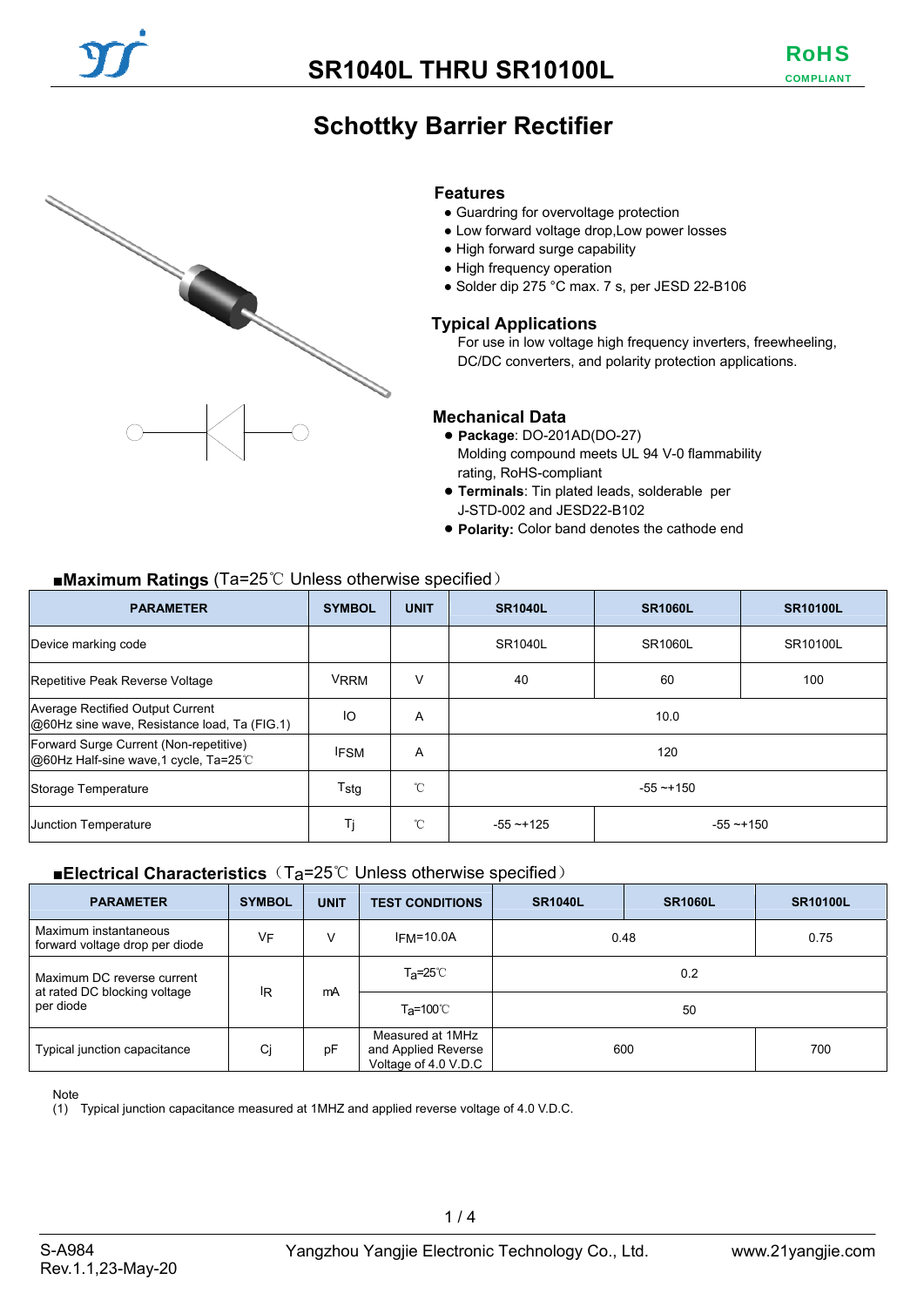

# **SR1040L THRU SR10100L**

#### ■**Thermal Characteristics** (T<sub>a</sub>=25℃ Unless otherwise specified)

| <b>PARAMETER</b>          |                     | <b>SYMBOL</b> | <b>UNIT</b> | <b>SR1040L</b> | <b>SR1060L</b> | <b>SR10100L</b> |
|---------------------------|---------------------|---------------|-------------|----------------|----------------|-----------------|
| <b>Thermal Resistance</b> | Junction to ambient | $R\theta J-A$ | °C/W        | 10             |                |                 |

#### ■**Ordering Information (Example)**

| <b>PREFERED P/N</b> | <b>PACKAGE CODE</b> | UNIT WEIGHT $(q)$ | <b>MINIMUM</b><br><b>PACKAGE(pcs)</b> | <b>INNER BOX</b><br><b>QUANTITY(pcs)</b> | <b>OUTER CARTON</b><br><b>QUANTITY(pcs)</b> | <b>DELIVERY MODE</b> |
|---------------------|---------------------|-------------------|---------------------------------------|------------------------------------------|---------------------------------------------|----------------------|
| SR1040L~SR10100LL   | D <sub>1</sub>      | Approximate 1.05  | 1250                                  | 1250                                     | 12500                                       | Tape                 |
| SR1040L~SR10100L    | C <sub>1</sub>      | Approximate 1.05  | 250                                   | 250                                      | 12500                                       | <b>Bulk</b>          |

### ■ **Characteristics(Typical)**







140



**FIG2:Surge Forward Current Capability**



**FIG.4: Typical Reverse Characteristics**

### $2/4$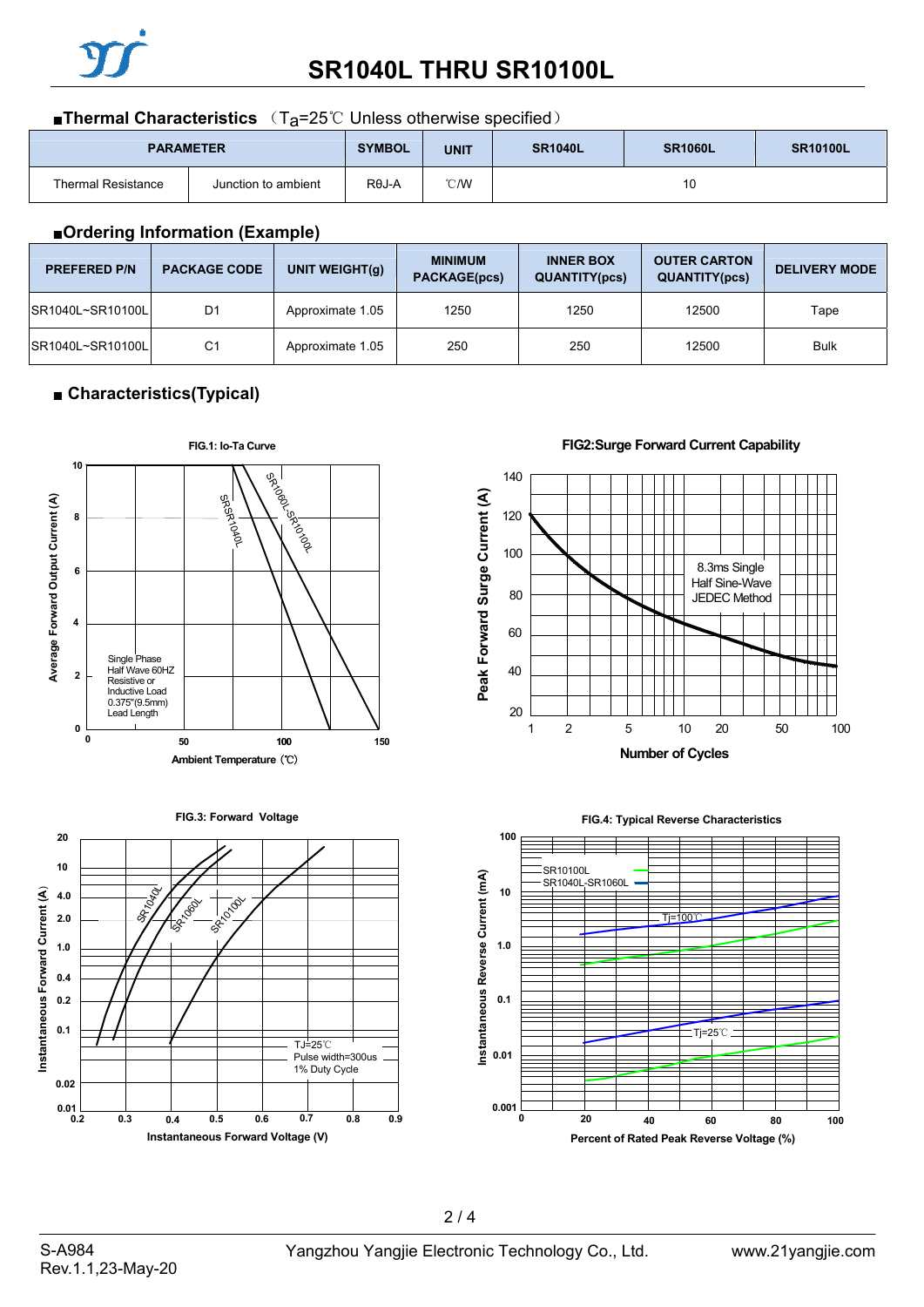

### ■ **Outline Dimensions**



| DO-201AD(DO-27) |      |      |  |  |  |
|-----------------|------|------|--|--|--|
| Dim             | Min  | Max  |  |  |  |
| А               | 8.50 | 9.50 |  |  |  |
| B               | 5.00 | 5.60 |  |  |  |
| C.              | 25.4 |      |  |  |  |
|                 | 1.2  | 1.3  |  |  |  |